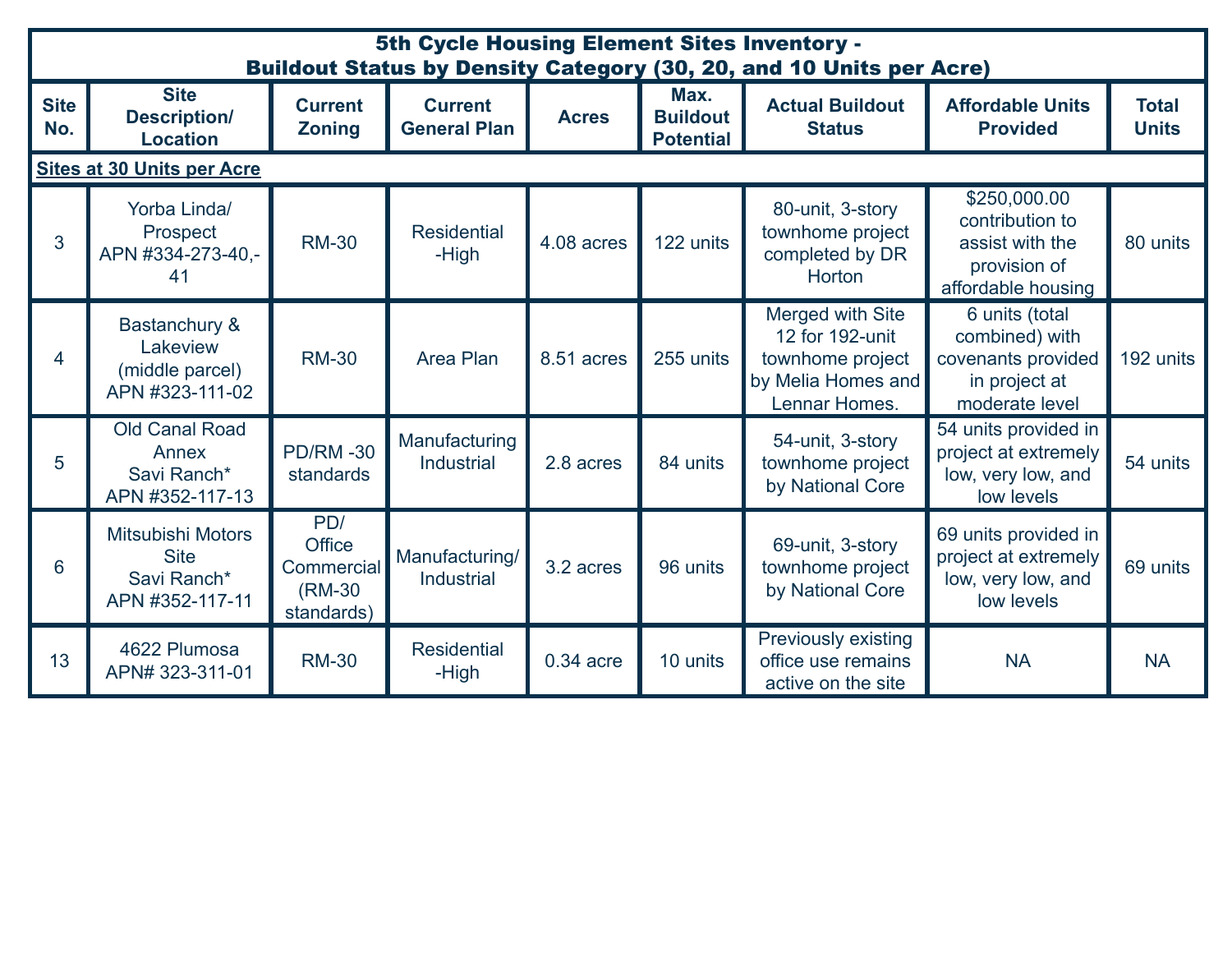| 5th Cycle Housing Element Sites Inventory -<br><b>Buildout Status by Density Category (30, 20, and 10 Units per Acre)</b> |                                                                           |                                 |                                       |              |                                             |                                                                                                                                                                                                         |                                            |                              |  |
|---------------------------------------------------------------------------------------------------------------------------|---------------------------------------------------------------------------|---------------------------------|---------------------------------------|--------------|---------------------------------------------|---------------------------------------------------------------------------------------------------------------------------------------------------------------------------------------------------------|--------------------------------------------|------------------------------|--|
| <b>Site</b><br>No.                                                                                                        | <b>Site</b><br><b>Description/</b><br><b>Location</b>                     | <b>Current</b><br><b>Zoning</b> | <b>Current</b><br><b>General Plan</b> | <b>Acres</b> | Max.<br><b>Buildout</b><br><b>Potential</b> | <b>Actual Buildout</b><br><b>Status</b>                                                                                                                                                                 | <b>Affordable Units</b><br><b>Provided</b> | <b>Total</b><br><b>Units</b> |  |
| 14                                                                                                                        | Lakeview &<br><b>Mariposa</b><br>APN# 343-671-01,<br>02,03,04,05          | <b>RM-30</b>                    | <b>Residential</b><br>-High           | 4.98 acres   | 149 units                                   | Presently vacant,<br>but entitled for<br><b>Senior Apartment</b><br>Project by ETCO<br>Homes with 82 units<br>of independent<br>living, 76 beds of<br>assisted living and<br>82 beds of memory<br>care. | <b>Market Rate Project</b>                 | 177 units                    |  |
| Subtotal at 30 units per acre                                                                                             |                                                                           |                                 |                                       |              | 708 units                                   |                                                                                                                                                                                                         | 129 units                                  | 572 units                    |  |
| <b>Sites at 20 Units per Acre</b>                                                                                         |                                                                           |                                 |                                       |              |                                             |                                                                                                                                                                                                         |                                            |                              |  |
| $\overline{7}$                                                                                                            | Lakeview/<br><b>Strawberry-Field</b><br>APN #323-231-12,-<br>$13,-14,-15$ | <b>TCSP</b>                     | Area Plan                             | 4.7 acres    | 94 units                                    | <b>New City Library</b><br>Site - under<br>construction                                                                                                                                                 | <b>NA</b>                                  | <b>NA</b>                    |  |
| 8                                                                                                                         | Lakeview/Altrudy<br>APN #323-231-08,-<br>09                               | <b>TCSP</b>                     | <b>Residential</b><br>-High           | 2.4 acres    | 48 units                                    | 48-unit, 1- and<br>2-story senior<br>apartment project by<br><b>C&amp;C Development/</b><br><b>Orange Housing</b>                                                                                       | 47 units                                   | 48 units                     |  |
| Subtotal at 20 units per acre                                                                                             |                                                                           |                                 |                                       |              | 142 Units                                   |                                                                                                                                                                                                         | 47 units                                   | 48 units                     |  |
| <b>Sites at 10 Units per Acre</b>                                                                                         |                                                                           |                                 |                                       |              |                                             |                                                                                                                                                                                                         |                                            |                              |  |